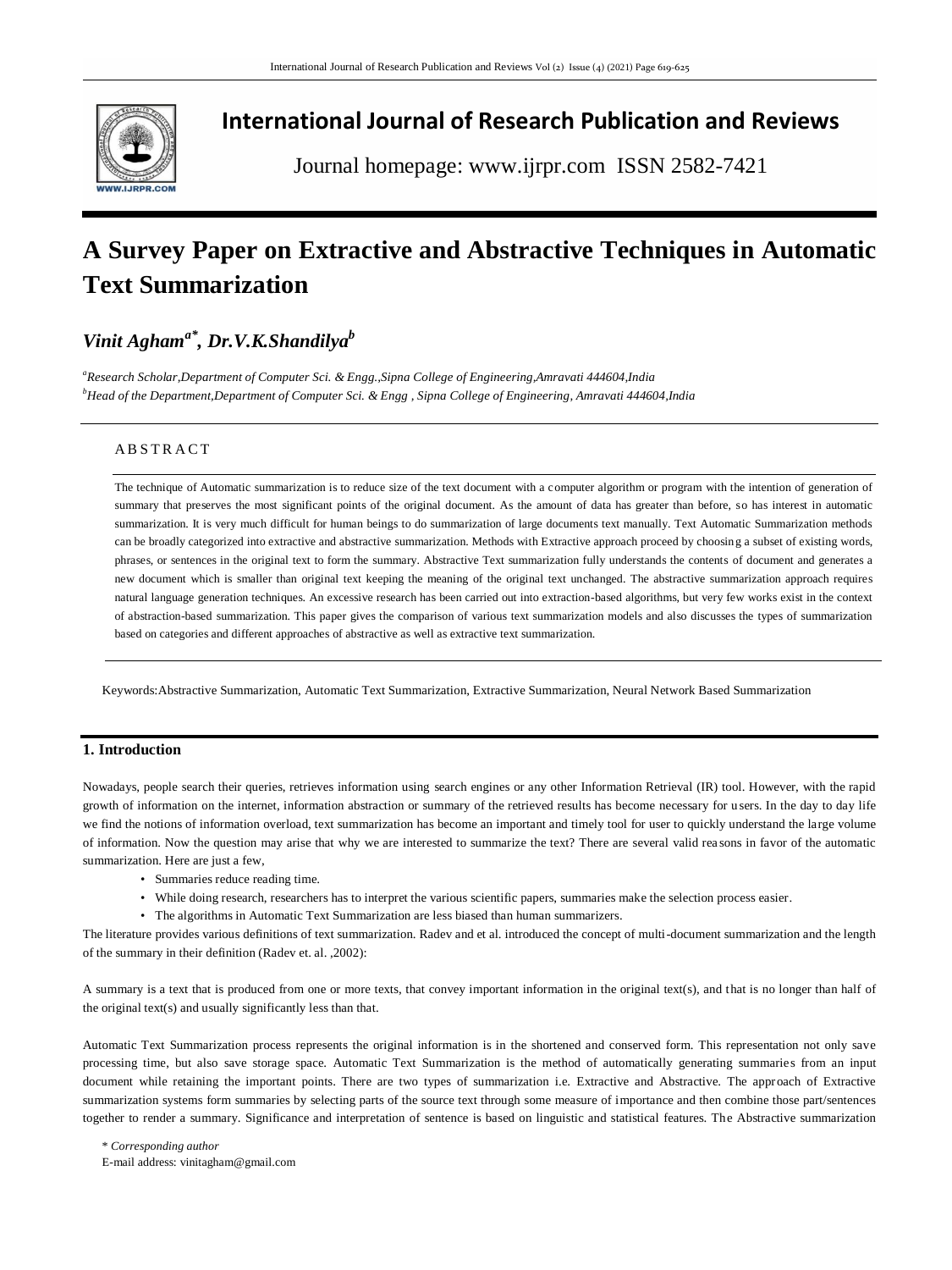systems generate new phrases, possibly rephrasing or using words that were not in the original text. Abstractive approaches are harder. For achieving the faultless and perfect abstractive summary, main thing is that the model has to correctly comprehend the document and then express that understanding in short feasibly using new words and phrases. Majority of the research work has conventionally focused towards extractive due to the easiness of defining hard-coded rules for selecting important sentences than generating new ones. Also, it promises grammatically correct and coherent summary. Very less investigation has been done in abstractive summarization.

# **2. Types of Summarization Techniques**

There are so many approaches on which we can categories the automatic text summarization methods. Different types text summarization techniques can be categorized based on below types.

#### *2.1. Based on approaches*

- Extractive methods select sections from the original text documents those sections can be phrases, sentences, words etc. and join or collect them to generate a summary without changing the original text.
- Abstractive method generates new words or phrases which are not in the source text for creating summary.

#### *2.2. Based on details*

- Indicative summary is used for quick view of a lengthy document and it provides only the main idea of source text that encourages a user to read the document.
- Informative summary serve as a substitution to the original document. It draws the brief information of the input document to the user.

#### *2.3. Based on content*

- In Generic summarization the generated summary is general in sense which can be used by any type of the user.
- In Query-based summarization Question-Answer system is there where the summary is generated as per user's query.



#### **Fig. 1 - Different types of text summarization techniques**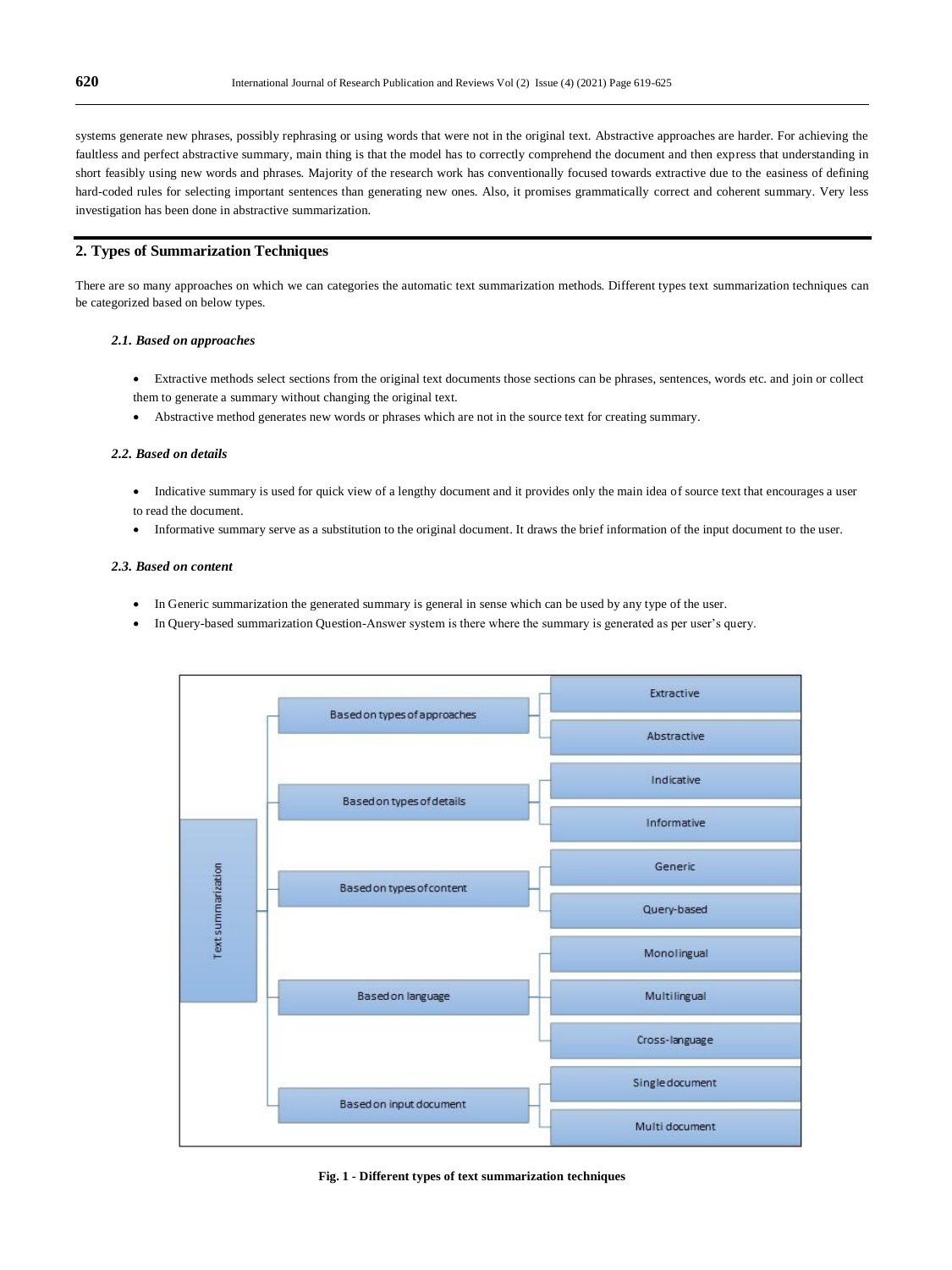## *2.4. Based on language*

- In Monolingual summarization input text language and output summary language is same but it designed to be performed on any single natural language.
- In Multilingual summarization input text language and output summary language is same but it designed to be performed on multiple natural languages.
- In Cross-lingual summarization the input text language and output summary language is different. For example: summarization of Marathi news to English.

# *2.5. Based on input document*

- In Single document summarization there is only one input document to the summarizer.
- Multi-document summarization accepts more than one document as an input.

# **3. Difference between Extractive and Abstractive Text Summarization**

Among various types of summarization most of the research is tend towards extractive and abstractive summarization. Extractive summarization is nothing but extracting or highlighting important parts of the text which is mostly enough to represent the original text. Abstractive text summarization summarizes which is similar how human write the summary and create more shortened summaries. These techniques i.e. abstractive are much tougher to implement than extractive summarization techniques in general. Following table shows the key differences between abstractive and extractive text summarization approaches.

### **Table 1 - Difference between Extractive approach & Abstractive approach of Text Summarization**

| <b>Extractive Summarization</b>                                         | <b>Abstractive Summarization</b>                                |
|-------------------------------------------------------------------------|-----------------------------------------------------------------|
| Select most important sentences to produce summary                      | Understand the whole document to produce summary                |
| Produces a summary may not be grammatically<br>correct.                 | Produces a summary which is grammatically correct.              |
| Requires<br>statistical.<br>and heuristics<br>linguistic<br>procedures. | Requires NLG (Natural Language Generation) based<br>procedures. |

# **4. Extractive Summarization Methods**

An extractive summarization method involves selecting important words or sentences or phrases or paragraphs etc. from the source document and represent them into proper sequence. The selection of entity (i.e. it may be word, phrase, sentence etc.) is based on how much it is important to the summary. This importance can be calculated using the features of the entity. Some of the parameters or features for sentence selection are:

# **Table 2- Extractive summarization methods.**

| <b>Parameters/Features</b>                         | <b>Description</b>                                                                     |
|----------------------------------------------------|----------------------------------------------------------------------------------------|
| Word frequency                                     | Word frequency of a word is defined as the ratio of the number of occurrence of        |
|                                                    | each word in the entire text over document length.                                     |
| Position of the Sentence                           | The position score of a sentence can be created as: the first sentence in a heading    |
|                                                    | has a score value of 5 out of 5, the second sentence has a score 4 out of 5 and so     |
| Title Similarity                                   | on.                                                                                    |
|                                                    | It is the word overlap between the sentence and the document title. It is calculated   |
|                                                    | as the ratio of number of overlapping title-sentence words and number of words in      |
| Named entities                                     | the title.                                                                             |
|                                                    | Proper names such as names of celebrities, companies, groups of people and so          |
|                                                    | forth are of high importance, especially if they are part of news texts. Therefore, in |
| Term Frequency-Inverse Document Frequency (TF-IDF) | this section, the number of proper names for each sentence was calculated.             |
|                                                    | In TF-IDF, each word is given a weight based on its frequency in a document. This      |
|                                                    | frequency shows the importance a word is in a document. While TF refers to word        |
|                                                    | frequency in a document, IDF is used to calculate the final weight. The Inverse        |
|                                                    | Document Frequency (IDF) was calculated by dividing the total number of                |
|                                                    | documents by the number of documents in which the desired word appeared.               |
|                                                    |                                                                                        |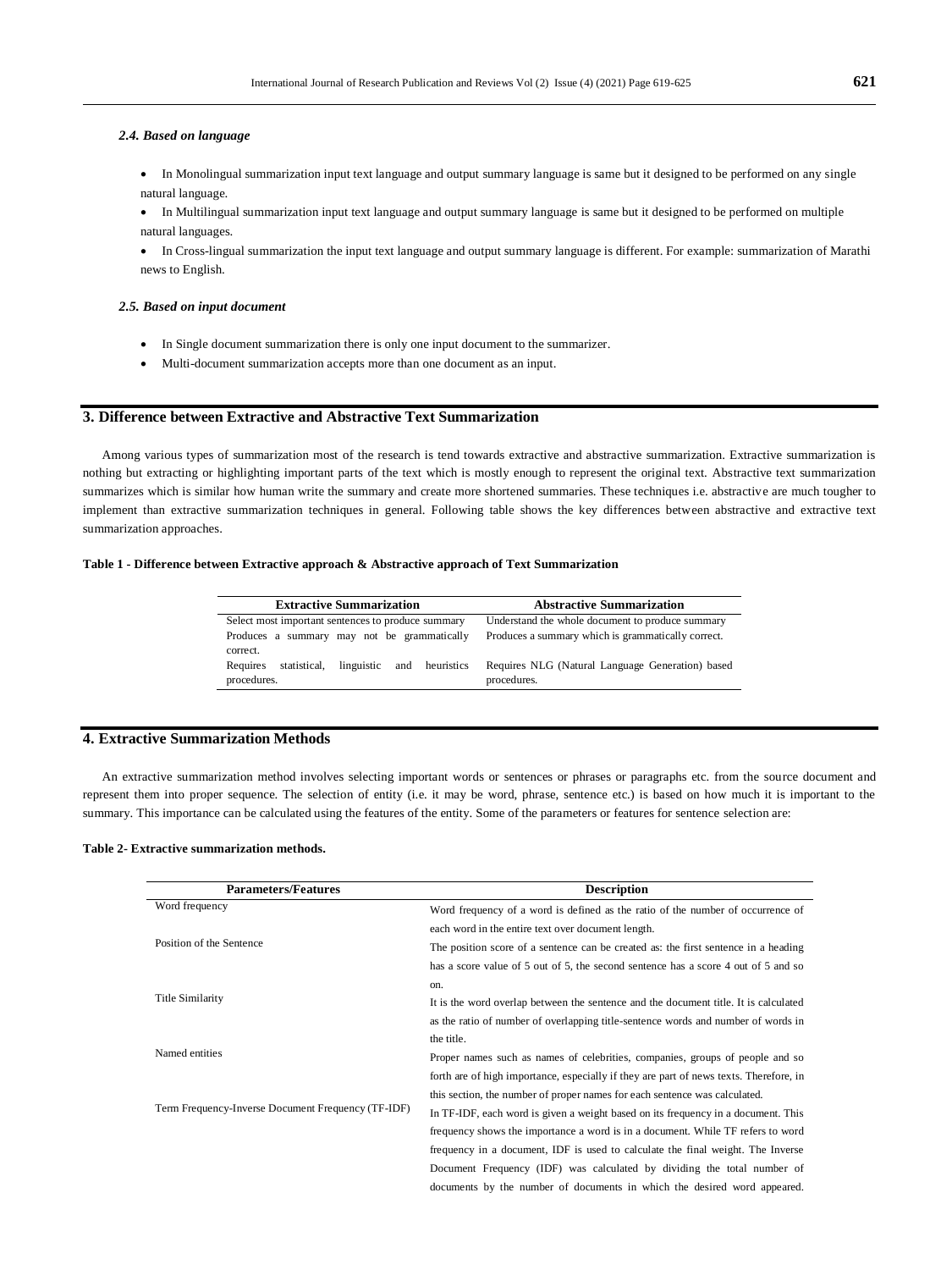|                             | Finally, by multiplying the two components of TF and IDF, the feature in question  |
|-----------------------------|------------------------------------------------------------------------------------|
| Positive keywords           | was obtained based on the weight of words.                                         |
|                             | Positive keywords in the sentence are the keywords come many times in the          |
|                             | summary.                                                                           |
| Negative keywords           | Negative keywords are the keywords that are unlikely to occur in the summary.      |
| Sentence Centrality         | Sentence centrality is the vocabulary overlap between this sentence and other      |
| Numerical data              | sentences in the document.                                                         |
|                             | The sentences having numerical information are most important one and it is most   |
| Presence of Brackets        | probably included in the document summary.                                         |
|                             | After doing investigation it has been found that brackets do not contain important |
| Presence of inverted Commas | information and has lower probability to be included for the summary.              |
|                             | Most often the information or text within inverted comma is important related to   |
| Sentence Length             | summary so such information or text has higher probability to be included for the  |
|                             | summary.                                                                           |
|                             | Sentences which are shorter in length may not show theme of a text document        |
|                             | because of less number of words enclosed in it, though selecting longer length     |
|                             | sentences are also not good for summary. So sentence length parameters are         |
|                             | calculated in such a way that, shorter and longer sentences are assigned lower     |
|                             | values. It is applied to avoid the selection of too short and too long sentences.  |
|                             |                                                                                    |

Figure 2 shows the general structure of automatic text summarization (Extractive) system. There are so many extractive text summarization developed till date. Here we try to cover some distinguished approaches towards extractive text summarization.



**Fig. 2 - General Structure of Automatic Text Summarization (Extractive) system**

# *4.1. CNN Based Extractive Text Summarization*

Charitha and et al. developed the CNN based model which was capable of learning sentence features on its own. Feature extraction can be manual in most of the extractive systems but this system automatically extract features thus reduces overhead of extracting. Integer linear programming (ILP) is used to generate the summary based on sentence ranks. ILP is also helps to decrease the redundancy in the generated summary. This CNN model was trained so that it learns features of the sentences to rank them (Charitha, S et al., 2018).

# *4.2. Extractive Text Summarization based on RBM and Fuzzy Logic*

N. S. Shirwandkar and S. Kulkarni proposed a method for Extractive text summarization that uses a combination of Restricted Boltzmann Machine and Fuzzy Logic to select important sentences from the text still keeping the summary meaningful and lossless. Two different summaries are generated using Restricted Boltzmann Machine as well as Fuzzy logic. Both summaries are then combined and get the final summary (Shirwandkar, N. S., &Kulkarni, S., 2018).

# *4.3. Heading-Wise Text Summarizer*

P. Krishnaveni and S. R. Balasundaram introduced the model that summarizes the given input document using local scoring and local ranking. It provides heading wise summary. It makes ranking of the sentences heading wise and selects top n sentences from each heading. The ultimate summary formed by this method is a collection of summary of individual headings (P. Krishnaveni and S. R. Balasundaram, 2017).

#### *4***.***4 Multi-document Text Summarizer*

Rezaei and et al. introduced two multi-document extractive text Summarization systems in their model. This method uses auto-encoder neural network and deep belief network separately for scoring sentences in a document to compare their performances. Author also added some new features to score the sentences. Deep Neural Networks can improve the results by generating new features (Rezaei A et al., 2019).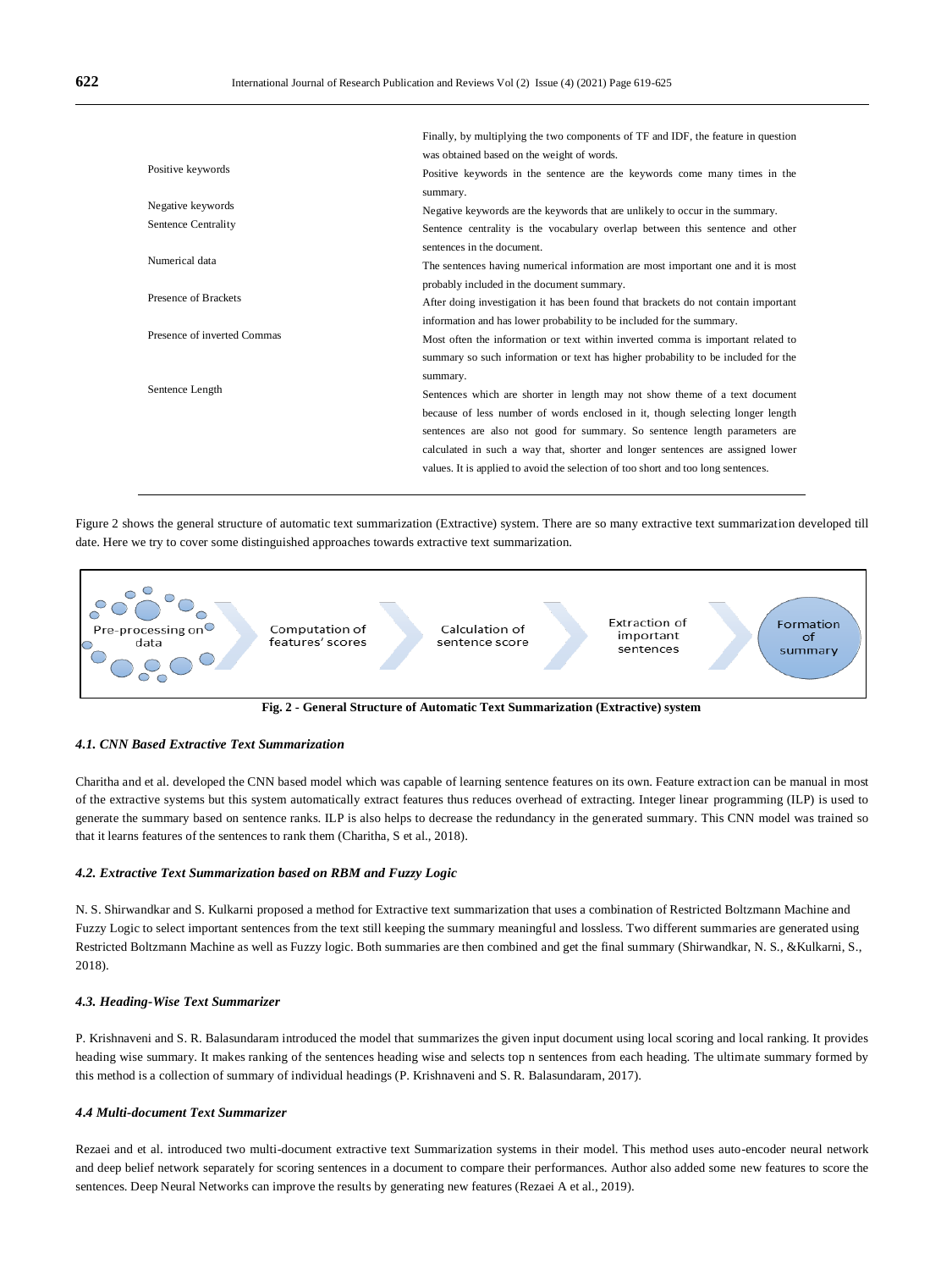# **5. Abstractive Summarization Methods**

Abstractive Text summarization can be implemented using two approaches:

- Traditional or Generic Approach
- Neural Network Based Approach

# *5.1. Traditional approach for Abstractive Text Summarization*

The methods or systems under this traditional or generic approach are compatible with rules. That is to implement this system first we have to design algorithm which follows some special logic or rule. All generic summarization systems tend to be unique in nature.

#### *Structured Based Approach*

Structure based approach takes the most important information through cognitive theories. It populates important sentences in a predefined structure without losing its meaning.

# **Table 3 - Structured Based Approaches and their significance**

| <b>Structured Based</b><br>Approach | <b>Significance</b>                                                                                                                                                                                                                                                                                | <b>Authors</b>                                                                                                                                                                                                        |
|-------------------------------------|----------------------------------------------------------------------------------------------------------------------------------------------------------------------------------------------------------------------------------------------------------------------------------------------------|-----------------------------------------------------------------------------------------------------------------------------------------------------------------------------------------------------------------------|
| Tree based method                   | This technique is based on a dependency tree for<br>representing the text/contents of a document. The<br>technique performs language generation.                                                                                                                                                   | R. Barzilay and K. R. Mckeown proposed a<br>sentence fusion technique that uses treebased<br>method (Barzilay&Mckeown, K. R., 2005).                                                                                  |
| Template based method               | This technique uses a template to represent a full<br>document. Linguistic patterns or extraction rules are<br>compared to recognize text snippets that will be mapped<br>into template slots.                                                                                                     | S. H. Finley and S. M. Harabagiu proposed<br>both single and multi-document summarization<br>that uses a template based approach (Finley S.<br>H. & Harabagiu S. M., 2002).                                           |
| Ontology based method               | The ontology i.e knowledge base can be used to boost the<br>method of summarization. Maximum documents or<br>information are domain connected on internet.                                                                                                                                         | Lee and et al. proposed Chinese News<br>Summarization based on fuzzy ontology. They<br>built a model that process<br>uncertain<br>information and precisely define the domain<br>knowledge (Lee et al., $2005$ ).     |
| Rule based method                   | In this technique, the input document is translated into<br>classes and aspects. Data extraction rules causes system to<br>response to the listed aspects. Content choice module is<br>used to select the most effective candidate while<br>generation patterns are used for making new sentences. | P. E. Genest and G. Lapalme used Rule based<br>method in their abstractive summarization.<br>They applied rules for extractions on the<br>semantically related nouns and verbs (Genest,<br>P. E. & Lapalme, G., 2012) |

#### *Semantic based approach*

It works on semantic representation of the document where this semantic information is feed to Natural Language Generation module to get the resulting desired summary. In this procedure, linguistics form of document(s) is generated to feed into natural language generation (NLG) system. This technique can identify noun phrases and verb phrases by processing linguistic data. Different methods using this approach are discussed here.

# **Table 4 - Semantic Based Approaches and their significance**

| <b>Semantic Based</b><br>Approach      | <b>Significance</b>                                                                                                                                                                                                                         | <b>Authors</b>                                                                                                                                                                                                               |
|----------------------------------------|---------------------------------------------------------------------------------------------------------------------------------------------------------------------------------------------------------------------------------------------|------------------------------------------------------------------------------------------------------------------------------------------------------------------------------------------------------------------------------|
| Multimodal semantic model              | Context about is withdrawn by image captioning or any<br>other procedure. The context is summarized. Text is also<br>summarized. Next combine these two summaries to form<br>final summary.                                                 | Greenbacker proposed a structure which<br>generates summary that is<br>abstractive in<br>nature. Multimodal document contains both<br>text and images (Greenbacker, C.F., 2011)                                              |
| Information<br>based<br>item<br>method | Abstract representation of input document is created then<br>Information is formed from this representation. The<br>abstract representation plays the important role in<br>summarization process instead of sentences in input<br>document. | P. E. Genest and G. Lapalme established<br>Information-Item<br><b>This</b><br>based<br>structure.<br>structure is consists of brief entities of coherent<br>information in a text (Genest P. E. & Lapalme<br>$G_{1}, 2011$ . |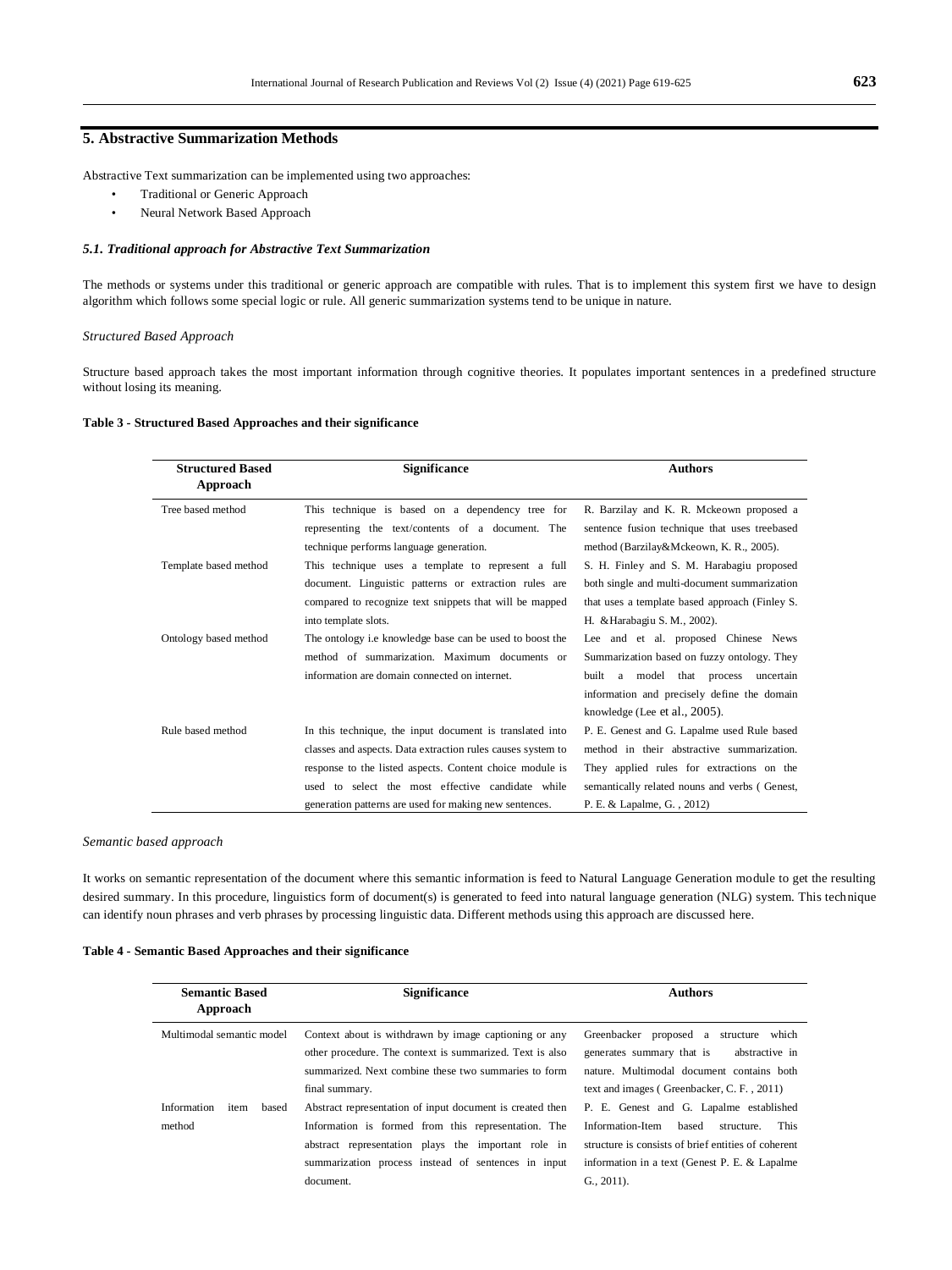| Semantic Graph Model | Here linguistics graph is drawn by processing input Moawad and Aref prepared summary by |                                               |
|----------------------|-----------------------------------------------------------------------------------------|-----------------------------------------------|
|                      | document. This graph is also known as rich semantic                                     | creating Rich Semantic Graph. Then it         |
|                      | graph (RSG).                                                                            | decreases the generated semantic graph to get |
|                      |                                                                                         | final abstractive summary (Moawad I. & Aref,  |
|                      |                                                                                         | $M.$ , 2012)                                  |
|                      |                                                                                         |                                               |
|                      |                                                                                         |                                               |

#### *5.2. Neural Network Based Abstractive Text Summarization Models*

Neural network approaches do not follow manually compiled features and they are not bound to specific list of rules. The abstractive Text Summarization took next move when emergence of deep neural networks takes high acceptance. Most of the neural abstractive summarization system makes use of encoder-decoder architecture or sequence-To-Sequence architecture. The encoder captures the input or source data in sequence from which the decoder generates the target summary.

#### *5.2.1 Attention-Based Summarization (ABS)*

M. Rush and et al. recommended Attention-Based Summarization (ABS) system. This structure was based on Encoder-Decoder model. Three different encoders were used in this work like Bag-of-Words Encoder, Convolutional Encoder, and Attention-Based Encoder. Bag-of words encoder did not support word sequence in output. The decoder here is nothing but a language model based on Feed-Forward Neural Network (Neural Network Language Model).This model estimates the probability distribution that generates the word at each time step (Rush A. M. et al., 2005)

# *5.2.2Recurrent Attentive Summarizer (RAS)*

Sumit Chopra and et. al made use of RNN and attention mechanism both in their system. Thus they called it as Recurrent Attentive Summarizer model. The model uses the encoder similar to the ABS system, but the weights were assigning in different way. The RAS summarizer used two decoder models which are based on the RNN and the LSTM (Chopra, S. et. al, 2016).

# *5.2.3 Sequence to Sequence Attentional Model (Seq2Seq)*

A. See and et al. developed a model which was adopted from Nallapti's ( Nallapati, R et .al , 2016)model (Sequence to Sequence RNN model).Authors used Nallapati's model as a baseline model. Context vector was created from input by the encoder. Here, encoder implemented using a single layer bidirectional LSTM while decoder implemented using a single-layer unidirectional LSTM (See, A. et al., 2017).

#### *5.2.4 Multi-Modal Text-Image Summarization*

Another concept based on Encoder-Decoder is Text-Image Summarization. J. Chen and H. Zhuge proposed multi-media summarization i.e. image plus text combine. They developed text-image summarization model based on abstractive approach .They call them as Abstractive text-image summarization. It was developed by using the attentional hierarchical Encoder Decoder model. This model summarizes text as well as its associated images simultaneously and then it makes alignment between the sentences and their associated images in summaries (Chen, J., &Zhuge, H., 2018).

#### *5.2.5 Hybrid Model*

Y. Zhang and et. al combined both the approaches i.e. extractive and abstractive. In the extractive part, they constructed a graph model and proposed sentence similarity measure. Then using this measure for ranking and extracting key sentences the model concatenates the important sentences into a smaller text as the input of the summary generator (Zhang, Y. et. al, 2018).

# **4. CONCLUSION**

Various methods of Automatic Text Summarization (ATS) are discussed in this review. After implementing various summarization techniques authors concluded that abstractive summarization methods produce highly consistent, coherent and less redundant summary. Although the abstractive approach of summarization requires substantial computational models for summary generation. The purpose of this investigation is to provide broad survey of text summarization. This work also reveals the comparison of different techniques and approaches of abstractive summarization as well as extractive summarization. Positively, this study has been reformed in a way that new researchers to the area of text summarization can get a better understanding on different text summarization approaches.